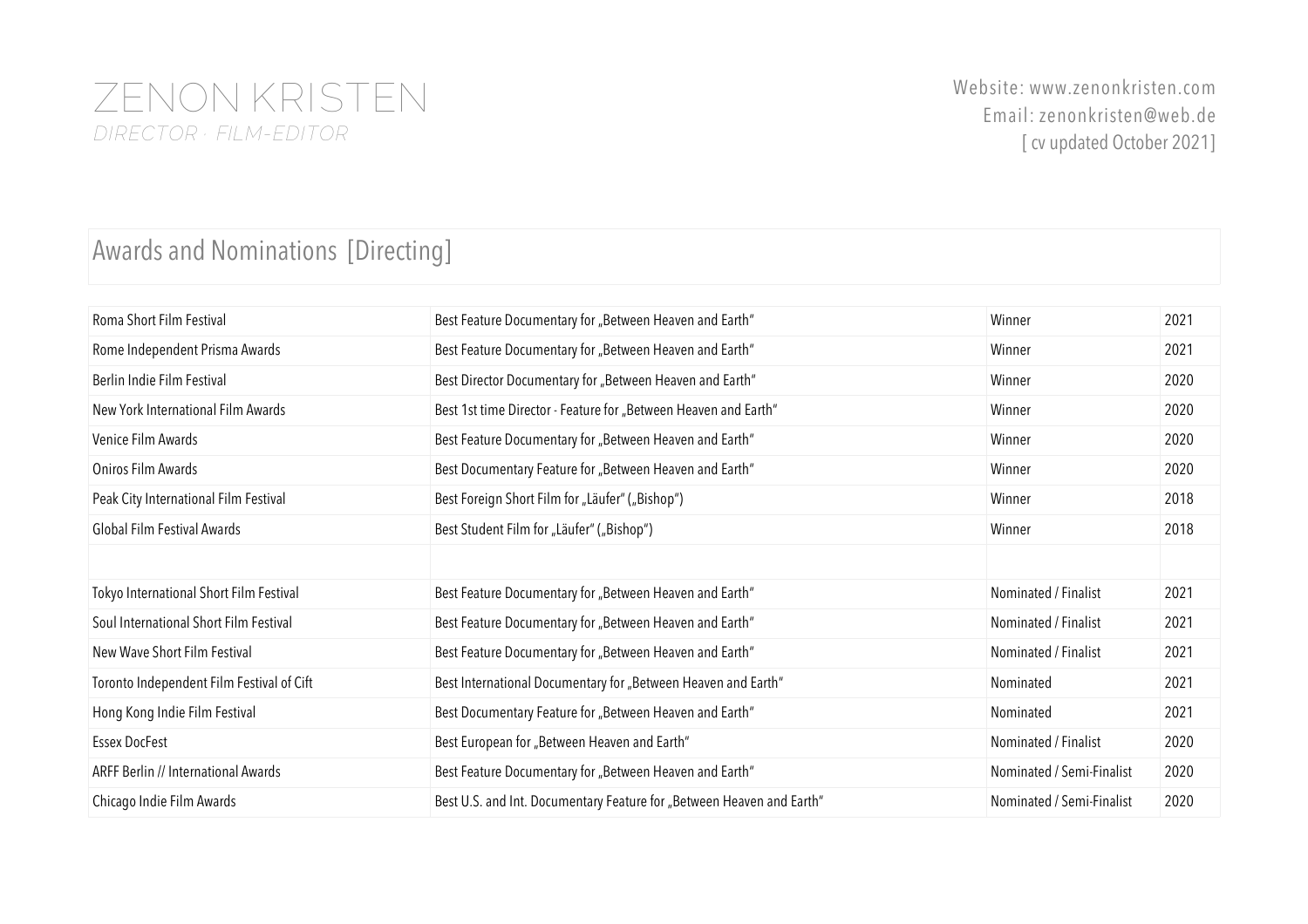| Montreal Independent Film Festival             | Best Feature Documentary for "Between Heaven and Earth" | Nominated                | 2020 |
|------------------------------------------------|---------------------------------------------------------|--------------------------|------|
| Indie Film Salon Film Festival                 | Best Feature Film for "Between Heaven and Earth"        | Nominated                | 2020 |
|                                                |                                                         |                          |      |
| New York Tri-State International Film Festival | Best Documentary Feature for "Between Heaven and Earth" | <b>Honorable Mention</b> | 2021 |
| Film Today                                     | Best Feature Documentary for "Between Heaven and Earth" | <b>Honorable Mention</b> | 2021 |
| Deep Focus Film Festival                       | Best Documentary Feature for "Between Heaven and Earth" | <b>Honorable Mention</b> | 2021 |

### Feature Fiction Film [Editing]

| Gipfelstürmer Film GmbH                     | "The Social Experiment"                               | Director: Pascal Schröder                        | 2021         |  |
|---------------------------------------------|-------------------------------------------------------|--------------------------------------------------|--------------|--|
| <b>Feature Documentary Film [Editing]</b>   |                                                       |                                                  |              |  |
| Instant Film, Berlin<br>Nosta Films, Kassel | "An Impossible Project"<br>"Between Heaven and Earth" | Director: Jens Meurer<br>Director: Zenon Kristen | 2020<br>2020 |  |
| <b>Feature Documentary Film [Directing]</b> |                                                       |                                                  |              |  |

| Nosta Films, Kassel | "Between Heaven and Earth" | Director: Zenon Kristen | 2020 |
|---------------------|----------------------------|-------------------------|------|
|                     |                            |                         |      |

## Web Documentary Series [Editing]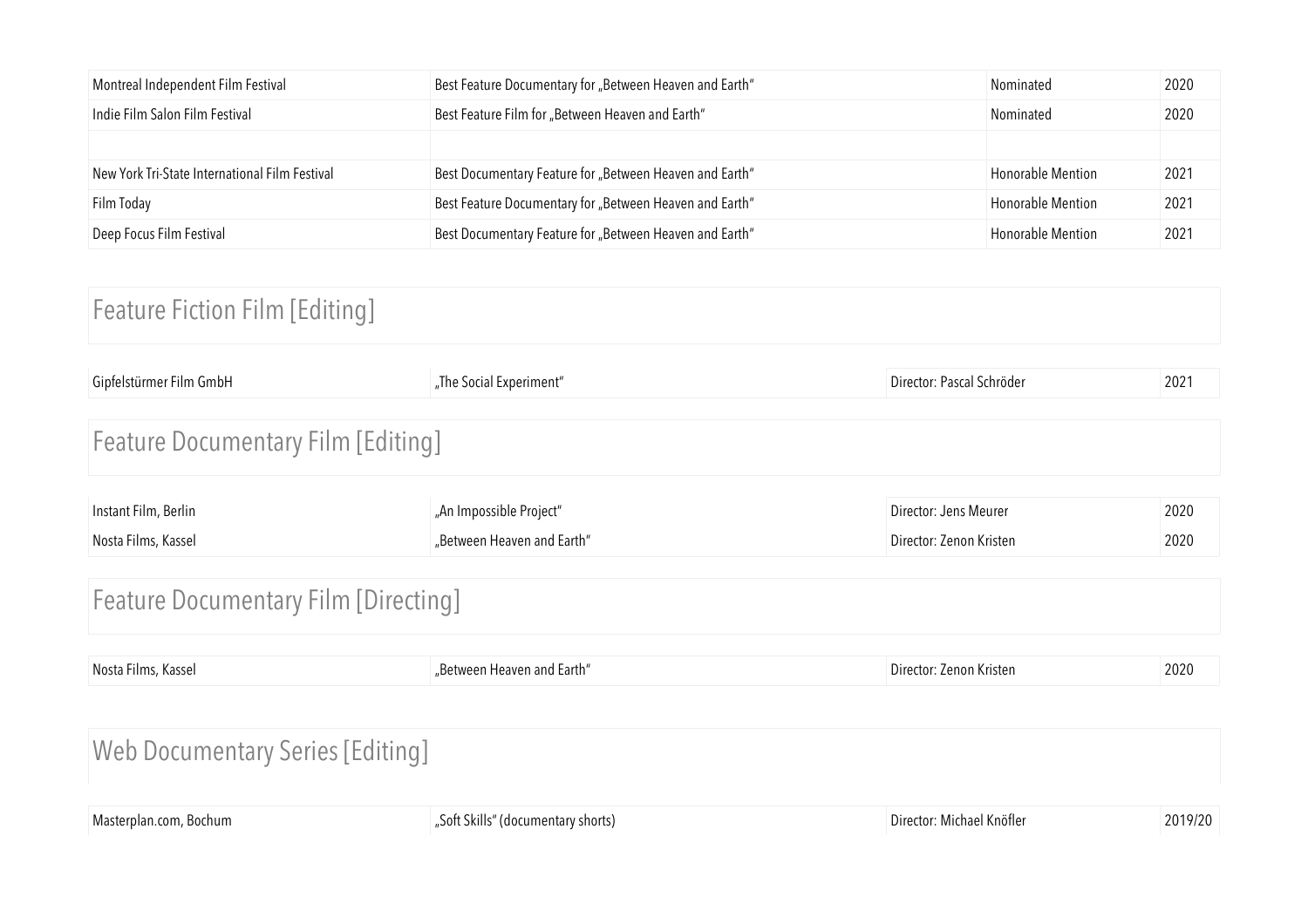| Nosta Films, Kassel  | "Verstärker" (documentary shorts)                                                                                                                                                                                                                            | Director: Zenon Kristen | 2018    |
|----------------------|--------------------------------------------------------------------------------------------------------------------------------------------------------------------------------------------------------------------------------------------------------------|-------------------------|---------|
| ARRI, München        | "100 Years of ARRI" (interview series)                                                                                                                                                                                                                       | Director: Jens Meurer   | 2016/17 |
|                      | All Episodes with Edgar Reitz (Director), Wim Wenders (Director), Tom Tykwer (Director), Stefan Arndt<br>(Producer), Bella Halben (DoP), Judith Kaufmann (DoP), Katja von Garnier (Director) & Ewa Karlstroem<br>(Producer) and Davide Pozzi (Film Restorer) |                         |         |
| Instant Film, Berlin | "Where is the Ark?" (interview series)                                                                                                                                                                                                                       | Director: Jens Meurer   | 2015/16 |

## Web and TV Commercials [Editing]

| Alexander Gnädinger, Berlin                        | "Folge deinem Instinkt" (Magnum Double)            | Director: Alexander Gnädinger & Aylin Tezel | 2016    |
|----------------------------------------------------|----------------------------------------------------|---------------------------------------------|---------|
| Stofff productions, Düsseldorf                     | #Athlashion by Yvonne Pferrer (Deichmann)          | Director: Alexander Gnädinger               | 2018    |
| Impossible, Berlin (since 2017 Polaroid Originals) | I-1 - Analog Instant Camera (Impossible)           | Director: Danny Pemberton                   | 2016/17 |
| Masterplan.com, Bochum                             | Several Commercials (as Masterplan's Chief Editor) | Director: Michael Knöfler                   | 2018-20 |

### Web and TV Commercials [Directing]

| ynspirewater.org                              | "ynspirewater campaign" | Director: Zenon Kristen | 2021 |
|-----------------------------------------------|-------------------------|-------------------------|------|
| Shorts and Music Videos [Editing / Directing] |                         |                         |      |

| Nosta Films, Kassel               | "Läufer" / "Bishop" (short film)                  | Director: Nik Baczewski & Zenon Kristen | 2017 |
|-----------------------------------|---------------------------------------------------|-----------------------------------------|------|
| Matti Reissig Produktion, Berlin  | "10.04, 20:30 Uhr" (short film)                   | Director: Matti Reißig                  | 2017 |
| Nosta Films, Kassel               | "Homeostasis" (short film)                        | Director: Nik Baczewski & Zenon Kristen | 2016 |
| HxB Bewegtbild Production, Kassel | "Grenzer" (short film)                            | Director: Harry Besel                   | 2021 |
|                                   |                                                   |                                         |      |
| Nosta Films, Kassel               | DJ Dingo Susi - "A Taste for Waste" (music video) | Director: Zenon Kristen                 | 2019 |
| Nosta Films, Kassel               | DJ Dingo Susi - "Mapo Blue Jays" (music video)    | Director: Zenon Kristen                 | 2017 |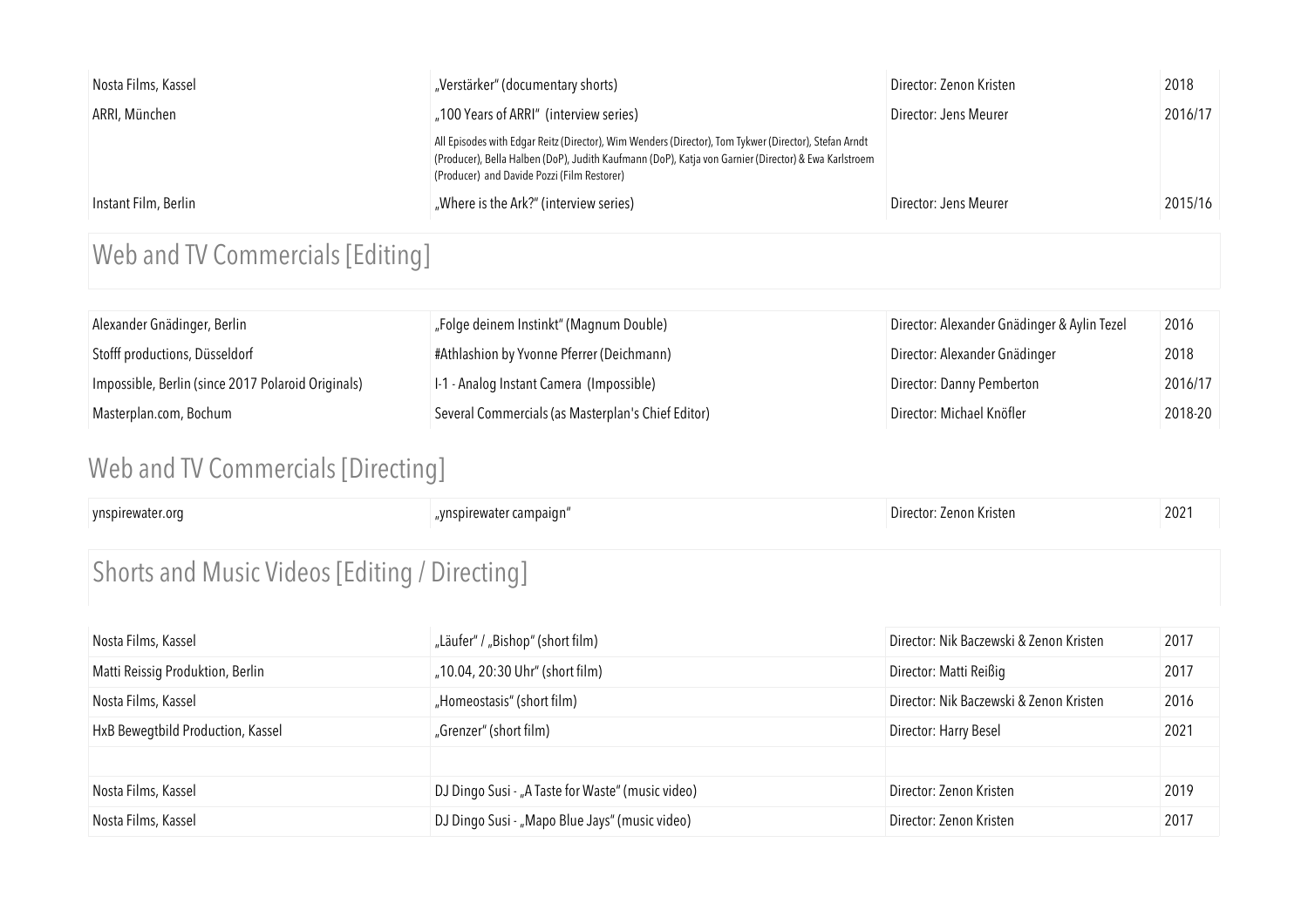| Lostgarden Productions, Essen | Matthew Wood - "One Life" (music video) | Director: Michael Knöfler | 2016 |
|-------------------------------|-----------------------------------------|---------------------------|------|
| Zenon Kristen, Berlin         | DJ Dingo Susi - Tingo (music video)     | Director: Zenon Kristen   | 2012 |

## Contemporary Dance [Editing]

| Torsten Lippstock, Berlin | "Deals with God" (90 mins)     | Choreographer: Julia Maria Koch |      |
|---------------------------|--------------------------------|---------------------------------|------|
| Torsten Lippstock, Berlin | "zenit_nadir" (13 mins)        | Choreographer: Julia Maria Koch |      |
| Torsten Lippstock, Berlin | "Charon" (18 mins)             | Choreographer: Julia Maria Koch |      |
| Torsten Lippstock, Berlin | "hither and thither" (65 mins) | Choreographer: Julia Maria Koch | 2015 |

## Promo-Trailer, Mood- and Showreels [Editing]

| Screen Siren Pictures, Toronto                  | "Indian Horse" Promotrailer                                   | Director: Stephen Campanelli          | 2017 |
|-------------------------------------------------|---------------------------------------------------------------|---------------------------------------|------|
| Egoli Tossell Film, Berlin                      | "3 Türken und ein Baby" Castreel                              | Director: Sinan Akkuş                 | 2014 |
| ARRI International / Egoli Tossell Film, Berlin | "Mandela's Children" InProduction-Trailer                     | Director: Kemal Akhtar, Kweku Mandela | 2014 |
| Alcina Media, Berlin                            | "An Impossible Project" Moodreel                              | Director: Jens Meurer                 | 2013 |
| Egoli Tossell Film, Berlin                      | Simon Pegg-Showreel for "Hector and the Search for Happiness" | Director: Peter Chelsom               | 2012 |
| Egoli Tossell Film, Berlin                      | "Filth" First Impressions                                     | Director: Jon S. Baird                | 2012 |
| Egoli Tossell Film / Filmhouse, Berlin          | "Rush" First Dailies                                          | Director: Ron Howard                  | 2012 |
| Hamster Film, Leipzig                           | Markus Dietrich Showreel for "Sputnik"                        | Director: Markus Dietrich             | 2012 |
| Egoli Tossell Film / Filmhouse, Berlin          | "Song for Marion" Promotrailer                                | Director: Paul Andrew Williams        | 2011 |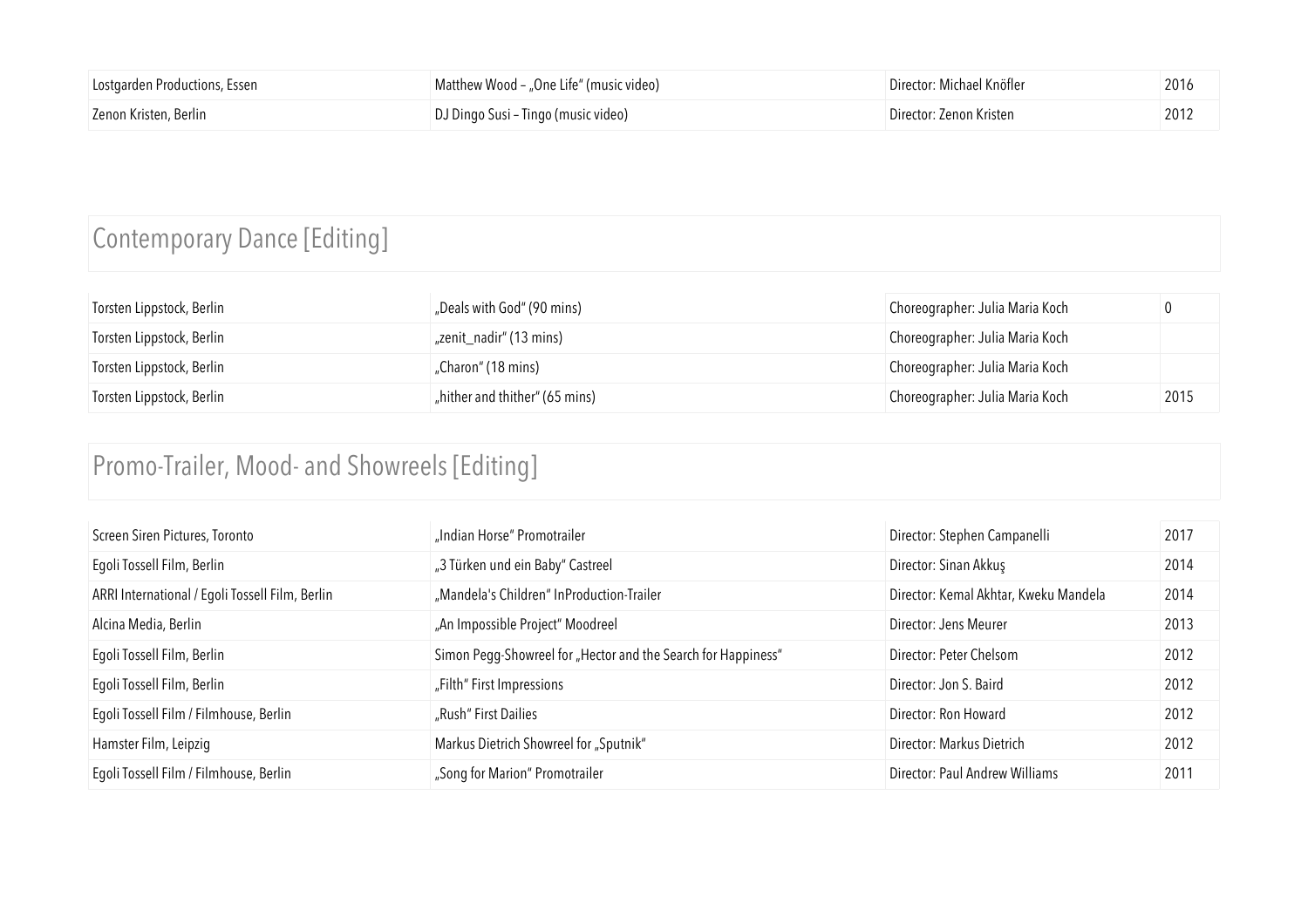## Corporate Learning [Editing]

| Masterplan.com, Bochum | Cinematic Corporate Learning                                                                                                                                                                                                                                                                                                                            | Director: Michael Knöfler | $2018-20$ |
|------------------------|---------------------------------------------------------------------------------------------------------------------------------------------------------------------------------------------------------------------------------------------------------------------------------------------------------------------------------------------------------|---------------------------|-----------|
|                        | Pascal Finette - "Exponential Technologies", Sascha Friesike - "Myths of Digitalization",<br>Rof Schrömgens - "Digital Company Culture", Max Wittrock - "Objectives and Key Results",<br>Lili Köhler - "UX Design", Monika Matschnig - "Body Language", Frank Asmus - "Presenting", Michael<br>Rossié - "Rhetoric", Thomas Koch - "Customer Centricity" |                           |           |

# Corporate Learning [Directing]

| Masterplan.com, Bochum | Zenon Kristen - "How to Edit" (Corporate Learning Course) | Director: Zenon Kristen & Michael Knöfler | 2020 |
|------------------------|-----------------------------------------------------------|-------------------------------------------|------|
|                        |                                                           |                                           |      |
|                        |                                                           |                                           |      |

#### Other Work

| Nosta Films                      | Camera for "Chin - El Cráneo" (music video / short film / Fake-TV)                         | Director: Nik Baczewski, Harry Besel                       | 2020    |
|----------------------------------|--------------------------------------------------------------------------------------------|------------------------------------------------------------|---------|
| Folkwang, Essen                  | DoP and Co-Director for "3 Brüder" (30 mins)                                               | Director: Michael Knöfler, Andreas Rother, Benjamin Werner | 2015/16 |
| Torsten Lippstock, Berlin        | Camera for "Hither and Thither" (contemporary dance)                                       | Choreographer: Julia Maria Koch                            | 2015    |
| Torsten Lippstock, Berlin        | Camera Assistant "Hither and Thither" - Trailer (contemporary dance)                       | Choreographer: Julia Maria Koch                            | 2015    |
| ZDF                              | "Ich bin dann mal Offline"-Casting-Recording                                               | Director: Ingo Rasper                                      | 2015    |
| Matti Reissig Produktion, Berlin | Assistant Director for "H" (short film)                                                    | Director: Matti Reißig                                     | 2014    |
| Egoli Tossell Film               | "3 Türken und ein Baby"-Casting-Recording                                                  | Director: Sinan Akkuş                                      | 2014    |
| Nordharzer Städtebund Theather   | Assistant Director / Filmprojections for "Die Leiden des jungen<br>Werther" (Theater play) | Director: Michael Höppner                                  | 2013    |